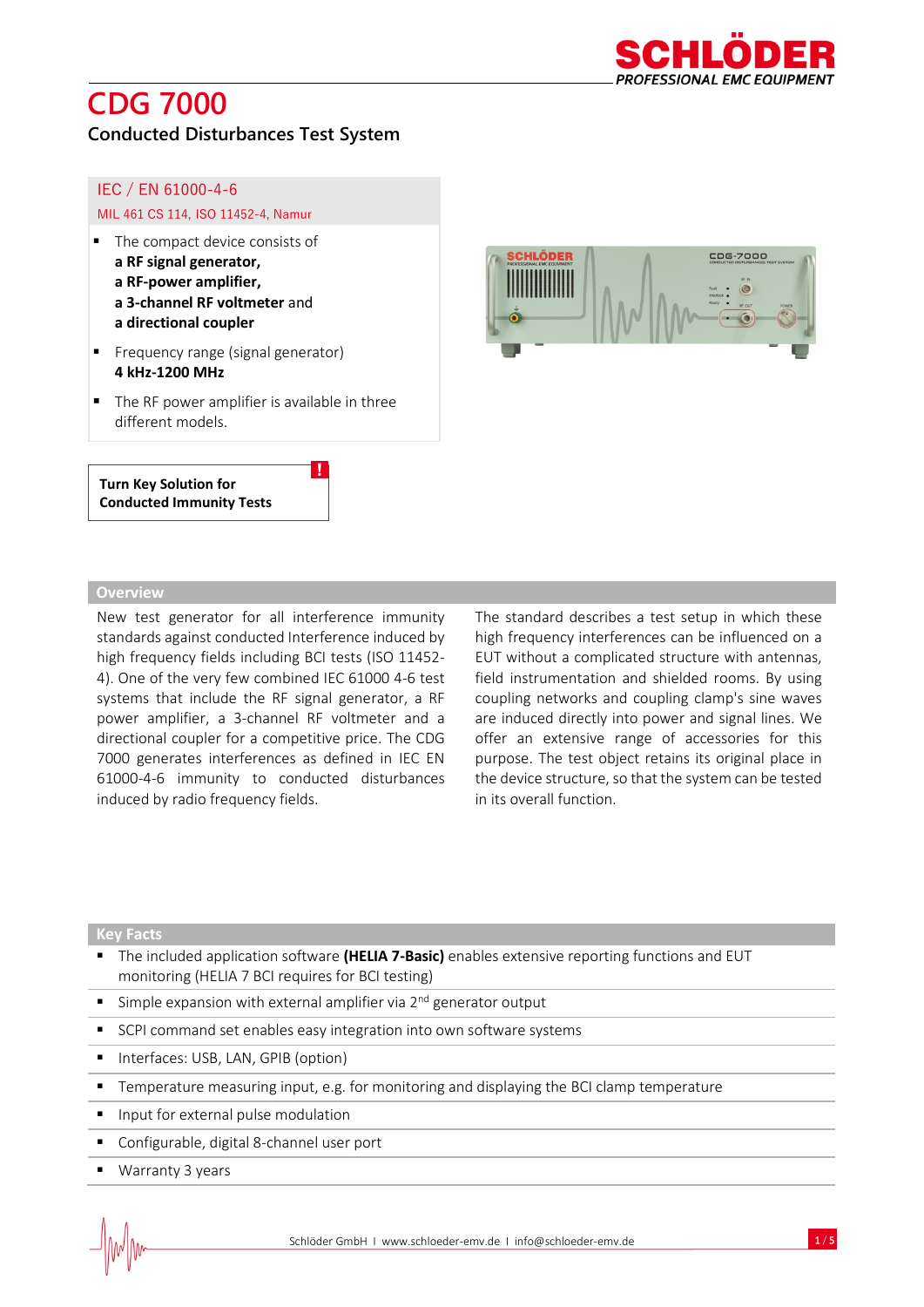

# **CDG 7000**

### **Conducted Disturbances Test System**

| <b>Models</b>      |                                                                                                                                                                                                                           |
|--------------------|---------------------------------------------------------------------------------------------------------------------------------------------------------------------------------------------------------------------------|
| <b>CDG 7000-25</b> | Conducted RF generator, acc. IEC 61000-4-6<br>100 kHz - 250 MHz, amplifier 25 W<br>Maximum test level: 10 V (15 V) with 80 % AM (without 6 dB)<br>Built-in directional coupler, with software HELIA 7 - Basic<br>USB, LAN |
| <b>CDG 7000-75</b> | Conducted RF generator, acc. IEC 61000-4-6<br>100 kHz - 400 MHz, amplifier 75 W<br>Maximum test level: 30 V (40 V) with 80% AM (without 6 dB)<br>Built-in directional coupler with software HELIA 7 - Basic<br>USB, LAN   |
| CDG 7000-75-10     | Conducted RF generator, acc. IEC 61000-4-6<br>10kHz - 250 MHz, amplifier 75 W<br>Maximum test level: 30 V (40 V) with 80% AM (without 6 dB)<br>Built-in directional coupler with software HELIA 7 - Basic<br>USB, LAN     |

### **Technical data I**

### **RF-Power Amplifier**

|                                 | 25 W                | 75W                            | 75 W / 10k           |
|---------------------------------|---------------------|--------------------------------|----------------------|
| Frequency range                 | 100 kHz-250 MHz     | 100 kHz-400 MHz                | 10 kHz-250 MHz       |
| <b>Output Power:</b>            |                     |                                |                      |
| Nominal                         | 25 W                | 75 W                           | 75 W                 |
| Linear $@$ 1dB<br>compression   | 20 W                | 50 W                           | 50 W                 |
| Gain                            | 46 dB nominal       | 51 dB nominal                  | 51 dB nominal        |
| Flatness                        | $±$ 1.5 dB maximum  | $+1.5$ dB maximum              | $\pm$ 1.5 dB maximum |
| Input power for rated<br>output | $1$ mW $/0$ dBm     | $1 \text{ mW} / 0 \text{ dBm}$ | $1$ mW $/ 0$ dBm     |
| Input / output impedance        | 50 $\Omega$         | 50 $\Omega$                    | 50 $\Omega$          |
| Input VSWR                      | $1.5:1$ max.        | $1.5:1$ max.                   | $1.5:1$ max.         |
| Harmonic distortion             | < -20 dBc @ 20 W    | <-20 dBc @ 50 W                | <-20 dBc @ 50 W      |
| Noise figure                    | typ. $5 dB$         | typ. 7 dB                      | typ. 7 dB            |
| Spurious output                 | $<$ -75 dBc at 10 W | $<$ -75 dBc at 10 W            | < -75 dBc at 10 W    |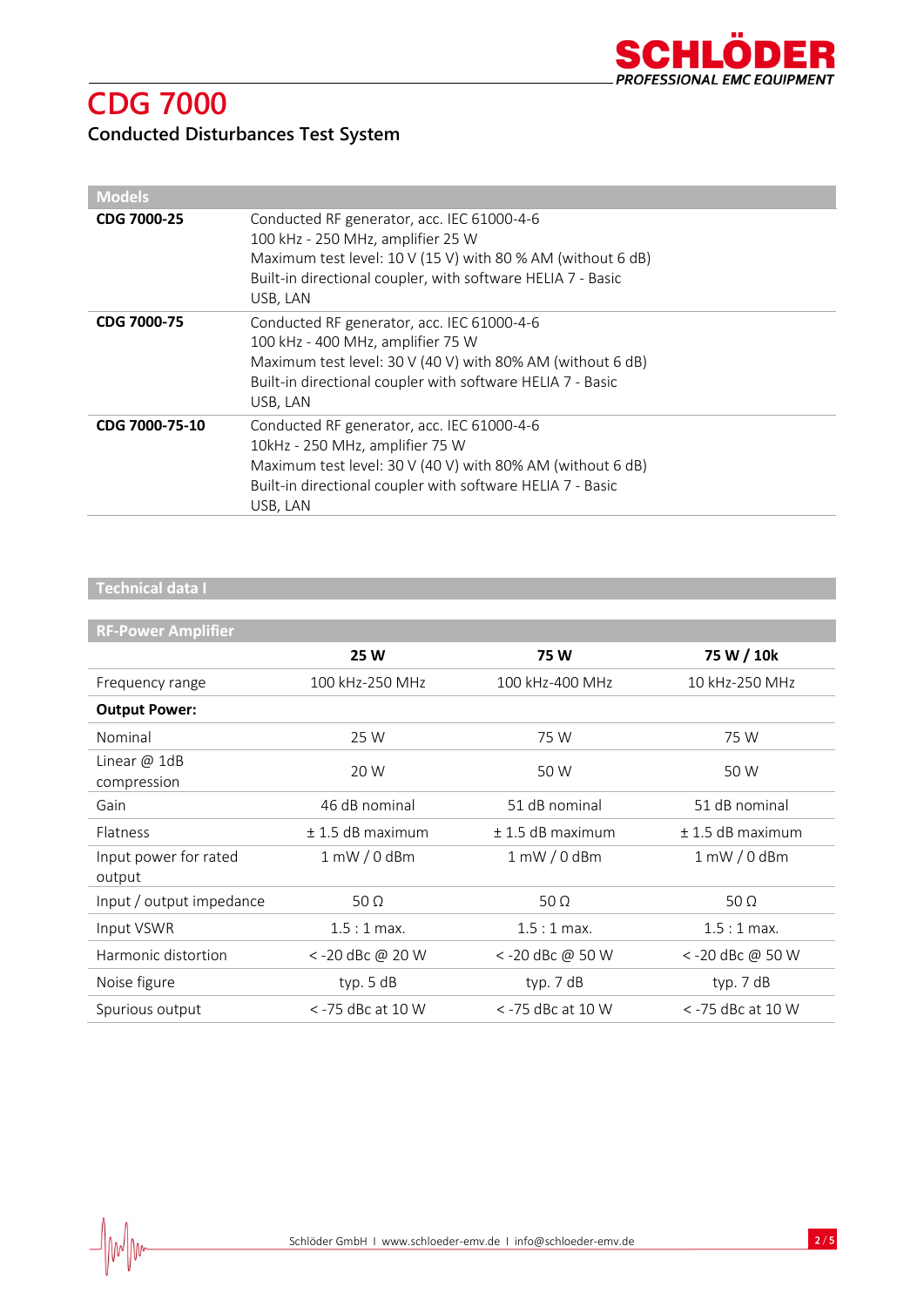## **CDG 7000 Conducted Disturbances Test System**

| <b>RF Generator</b>                      |                                              | LF Generator (modulation)                  |                        |  |
|------------------------------------------|----------------------------------------------|--------------------------------------------|------------------------|--|
| Two switchable outputs                   | $2 \times$ SMA                               | Connector                                  | <b>BNC</b> jack        |  |
| (only one can be used<br>simultaneously) |                                              | Frequency range                            | 1 Hz - 100 kHz         |  |
| Frequency range                          | 9 kHz - 1.2 GHz                              | Frequency resolution                       | $0.1$ Hz               |  |
|                                          | (usable from 4 kHz)                          | Signal                                     | Sine wave / square     |  |
| Frequency resolution                     | 1 Hz                                         |                                            | wave / triangular      |  |
| Output level range                       | 0 to - 63 dBm                                | Amplitude                                  | 01V                    |  |
| Output level resolution                  | 0.1 dB                                       |                                            |                        |  |
| Harmonics                                | $<$ 30 dBc                                   | <b>RF Voltmeter (test level)</b>           |                        |  |
| Spurious                                 | $<$ 45 dBc                                   | Connector                                  | <b>BNC</b> jack        |  |
|                                          |                                              | Frequency range                            | 9 kHz - 1.2 GHz        |  |
| Amplitude modulation                     | $0 - 100 \%$                                 |                                            | (usable from 4 kHz)    |  |
| (internal)                               | resolution 1 %                               | Measuring range                            | $-40$ to $+30$ dBm     |  |
| Amplitude modulation                     | $0 - 100 %$ , max.                           |                                            |                        |  |
| (external)                               | Amplitude $1 V = 100 %$ ,<br><b>BNC</b> jack | RF Voltmeter 2+3 (forward / reverse power) |                        |  |
| Pulse modulation                         | $5 - 95 %$ ,                                 | Connector                                  | 2 x SMA                |  |
| (internal)                               | resolution 1 %                               | Frequency range                            | 9 kHz - 1.2 GHz        |  |
| Pulse modulation                         | DC1 MHz, 3,3/5 V                             |                                            | (usable from 4 kHz)    |  |
| (external)                               | CMOS/TTL, BNC jack                           | Measuring range                            | $-40$ to $+33$ dBm $+$ |  |
|                                          |                                              |                                            | directional coupler    |  |

### **Technical data II**

| <b>Module</b>            |                            |
|--------------------------|----------------------------|
| <b>EUT-MONITOR INPUT</b> |                            |
| Input voltage            | 0 to 10 V DC               |
| Resolution               | $2.5 \text{ mV}$           |
| Input impedance          | 100 kO                     |
| <b>EUT-FAILED INPUT</b>  |                            |
| Input signal             | 3,3/5 V CMOS/TTL level     |
| Detection mode           | status or edge controlled  |
| Temperature              | 10 - 100 °C (1039 to       |
| measurement              | 1385 $\Omega$ ) resolution |
|                          | $< 1 °C$ (PT 1000)         |
| <b>SCPI Interfaces</b>   |                            |
| <b>USB 2.0</b>           | USB-B                      |
| LAN, 100 Mbit            | <b>RJ45</b>                |
| GPIB (optional)          | Centronics                 |

| <b>Module</b>          |                         |
|------------------------|-------------------------|
| <b>DIGITAL I/OS</b>    |                         |
| Out                    | 4 Bit Digital out,      |
|                        | 5 V CMOS/TTL            |
| In                     | 4 Bit Digital in,       |
|                        | 5 V CMOS/TTL            |
| <b>INTERLOCK</b>       |                         |
| Closes at              | $R < 1$ kO              |
|                        |                         |
| <b>General data</b>    |                         |
| Temperature range      | $0 - 40 °C$             |
| Housing                | 19" desktop case        |
|                        | (84 TE; 3 HE)           |
| Weight                 | approx. 11 kg           |
| Width / height / depth | app. 450 / 135 / 504 mm |
| AC Input               | 100 - 240 VAC; 50/60 Hz |
|                        |                         |

(typ. 40 dB)

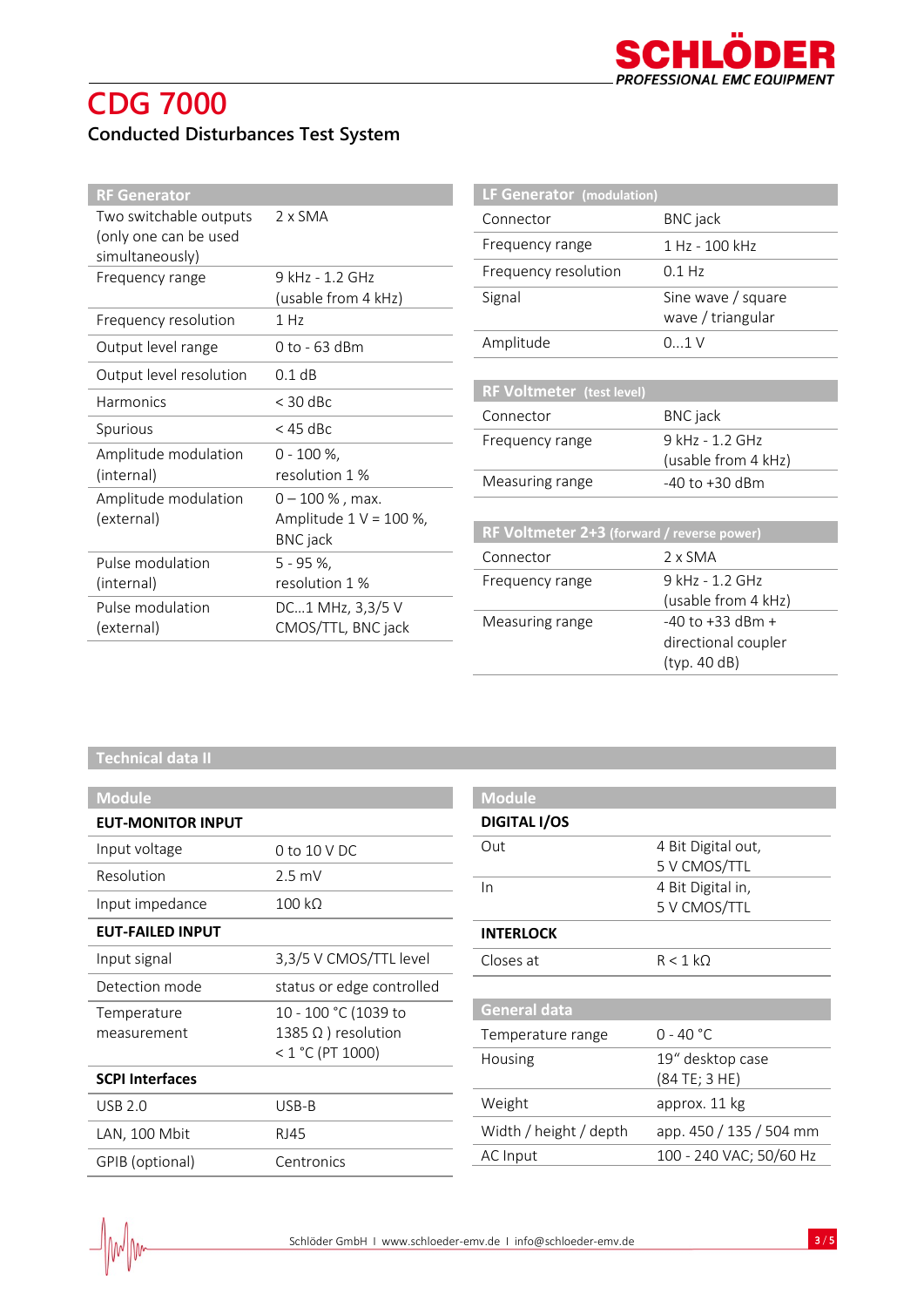

### **CDG 7000 Conducted Disturbances Test System**



#### **To calibrate a CDN the following items are required\*:**

2 x CDG A 31xx (appropriate connection CDN Adapter for AE-side and EUT-side required) 2 x CDG A 3100 (mounting plate + 50/150 Ω passage + 50 Ω termination for AE-side)

#### **For the first CDN following is required\*:**

2 x CDG A 31xx + 2 x CDG A 3100 or 2x (CDG A 3190 + CDG 3110)

#### **For each additional CDN, only 2 corresponding connection adapters need to be ordered\*:**

2 x CDG A 31xx, optional for each connection adapter also one mounting plate CDG A 3190

*\*Dependent of the signal, termination can be omitted on the AE side. Let us advise you on the details.*

|  | <b>Accessories</b> |  |  |
|--|--------------------|--|--|
|  |                    |  |  |
|  |                    |  |  |

| <b>Coupling Networks</b> (special CDNs upon request) |                                        |                         |  |  |
|------------------------------------------------------|----------------------------------------|-------------------------|--|--|
| $\blacksquare$ CDN M1                                | ■ CDN M4-32/63/100-HV                  | • CDN RJ45S             |  |  |
| $\bullet$ CDN L1-16                                  | • CDN M5-16/32                         | $\bullet$ CDN USB 3.0   |  |  |
| $\bullet$ CDN M2-16/32                               | ■ CDN M5-32/63/100-HV                  | ■ CDN USB-C / USB-P     |  |  |
| ■ CDN M2-32/63/100-HV                                | $\blacksquare$ CDN CAN-BUS             | $\blacksquare$ CDN HDMI |  |  |
| $\bullet$ CDN M2+3-16/32                             | $\bullet$ CDN AF2/AF3/AF4/AF5/AF8/AF12 | • CDN Firewire          |  |  |
| $\bullet$ CDN M3-16/32                               | $\blacksquare$ CDN T2/T4/T8            | $\bullet$ CDN D 100     |  |  |
| ■ CDN M3-32/63/100-HV                                | $\blacksquare$ CDN RJ11/RJ45           |                         |  |  |
| $\bullet$ CDN M4-16/32                               | CDN S1/S2/S3/S4/S8/S9/S15/S25          |                         |  |  |